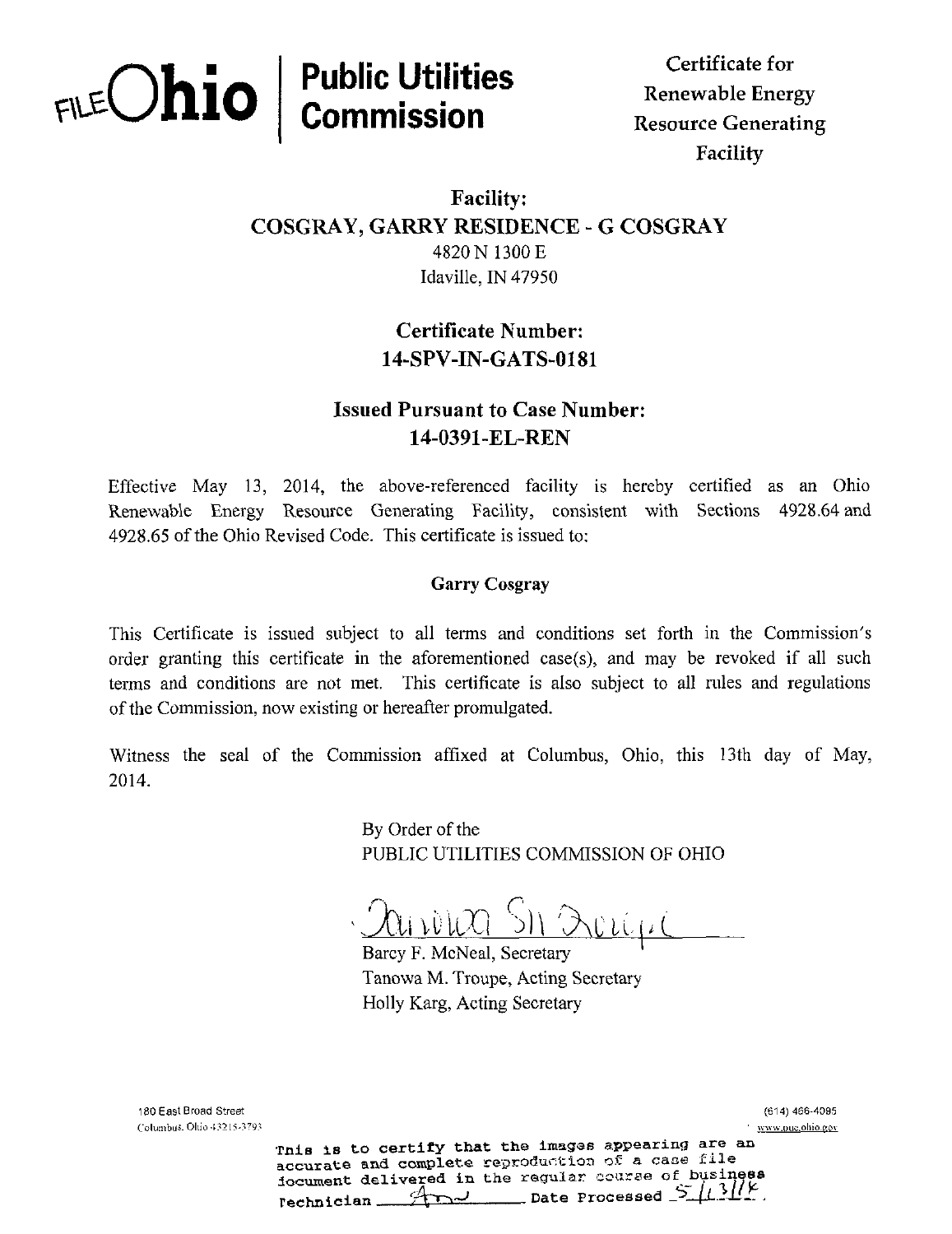# Automatic Case Action Form Certification of Renewable Energy Resource Generating Facility

 $\bar{z}$ 

Issued Certificate Number: 14-SPV-IN-GATS-0181

PUCO Case Number: 14-0391-EL-REN

Facility Name:

Cosgray, Garry Residence - G Cosgray

Facility Location:

4820 N 1300 E Idaville, IN 47950

#### Effective Date of Certificate / Date Commission Order Signed:

May 13,2014

### Issued To:

Garry Cosgray

#### Send To:

Garry Cosgray

4820N 1300E Idaville, IN 47950